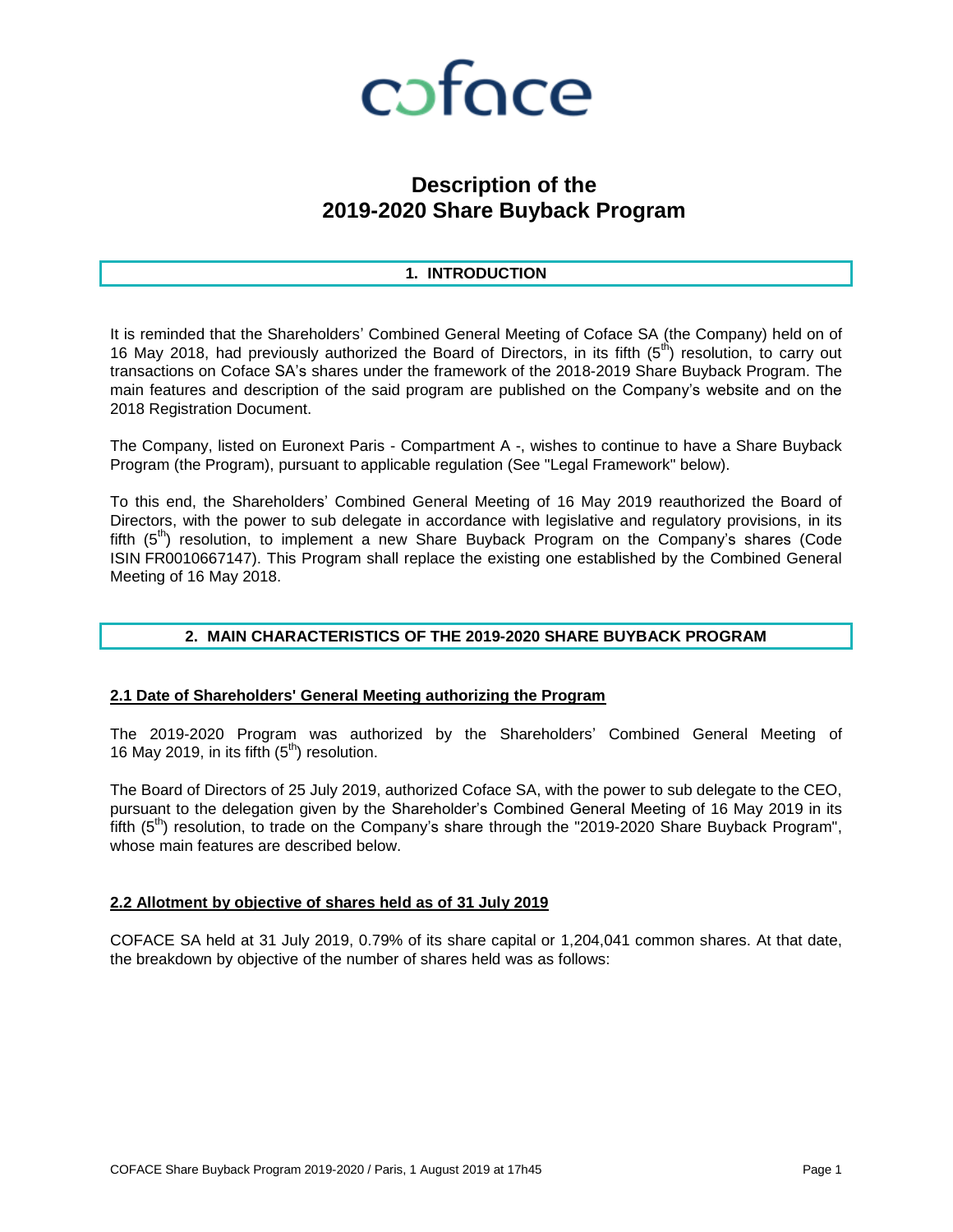# coface

| <b>Objectives</b>                                                                                                                                                                                                                                                                     | Number of<br>own shares<br>held |
|---------------------------------------------------------------------------------------------------------------------------------------------------------------------------------------------------------------------------------------------------------------------------------------|---------------------------------|
| a) ensure liquidity and boost the market for the Company's stock through an<br>investment service provider acting independently within the context of a liquidity<br>contract in compliance with the Charter of Ethics recognized by the French<br><b>Financial Markets Authority</b> | 39,173                          |
| b) allot shares to employees of the Company and in particular within the context:                                                                                                                                                                                                     |                                 |
| (1) of profit sharing;                                                                                                                                                                                                                                                                | 0                               |
| (2) any stock option plan of the Company, pursuant to the provisions of                                                                                                                                                                                                               | O                               |
| Articles L.225-177 et seq. of the French Commercial Code;                                                                                                                                                                                                                             |                                 |
| (3) any savings plan in compliance with Articles L.3331-1 et seq. of the<br>French Labour Code:                                                                                                                                                                                       | 0                               |
| (4) any allocation of bonus shares pursuant to the provisions of Articles<br>L.225-197-1 et seq. of the French Commercial Code;                                                                                                                                                       | 1,164,868                       |
| as well as performing all hedging operations relating thereto, under the                                                                                                                                                                                                              |                                 |
| conditions provided for by the market authorities and at the times to be                                                                                                                                                                                                              |                                 |
| determined by the Board of Directors or the person acting upon its delegation                                                                                                                                                                                                         |                                 |
| e) cancel all or part of the stock thus purchased                                                                                                                                                                                                                                     |                                 |
| TOTAL                                                                                                                                                                                                                                                                                 | 1.204.041                       |

#### **2.3 Objectives of the 2019-2020 Share Buyback Program**

Purchases and sales of the Company's shares may be made, by decision of the Board, to:

| <b>Authorized objectives</b>                                                                        |
|-----------------------------------------------------------------------------------------------------|
| a) ensure liquidity and boost the market for the Company's stock through an investment service      |
| provider acting independently within the context of a liquidity agreement, in compliance with the   |
| market practice accepted by the Autorité des marchés financiers on 2 July 2018,                     |
| b) allocate shares to the corporate officers and employees of the Company and of other Group        |
| entities, in particular within the context of:                                                      |
| (i) employee profit sharing;                                                                        |
| (ii) any stock option plan of the Company, pursuant to Article L.225-177 et seq. of the French      |
| <b>Commercial Code;</b>                                                                             |
| (iii) any savings plan in compliance with Article L.3331-1 et seq. of the French Labour Code;       |
| (iv) any allocation of bonus shares pursuant to the provisions of Article L.225-197-1 et seq. of    |
| the French Commercial Code;                                                                         |
| as well as performing all hedging operations relating to these operations, under the conditions     |
| provided for by the market authorities, and at the times to be determined by the Board of Directors |
| or the person acting by delegation thereof                                                          |
| c) transfer the Company's shares upon exercise of the rights attached to securities entitling their |
| bearers, directly or indirectly, through reimbursement, conversion, exchange, presentation of a     |
| warrant or in any other manner, to the allocation of the Company's shares pursuant to current       |
| regulations; additionally, perform all hedge operations relating to these transactions, under the   |
| conditions provided for by the market authorities and at the times to be determined by the Board    |
| of Directors or the person acting by delegation of the Board of Directors                           |
| d) keep the Company's shares and subsequently remit them as payment or trade within the             |
| context of any external growth operations                                                           |
| a) cancel off or part of the steak thus purchased                                                   |

**e)** cancel all or part of the stock thus purchased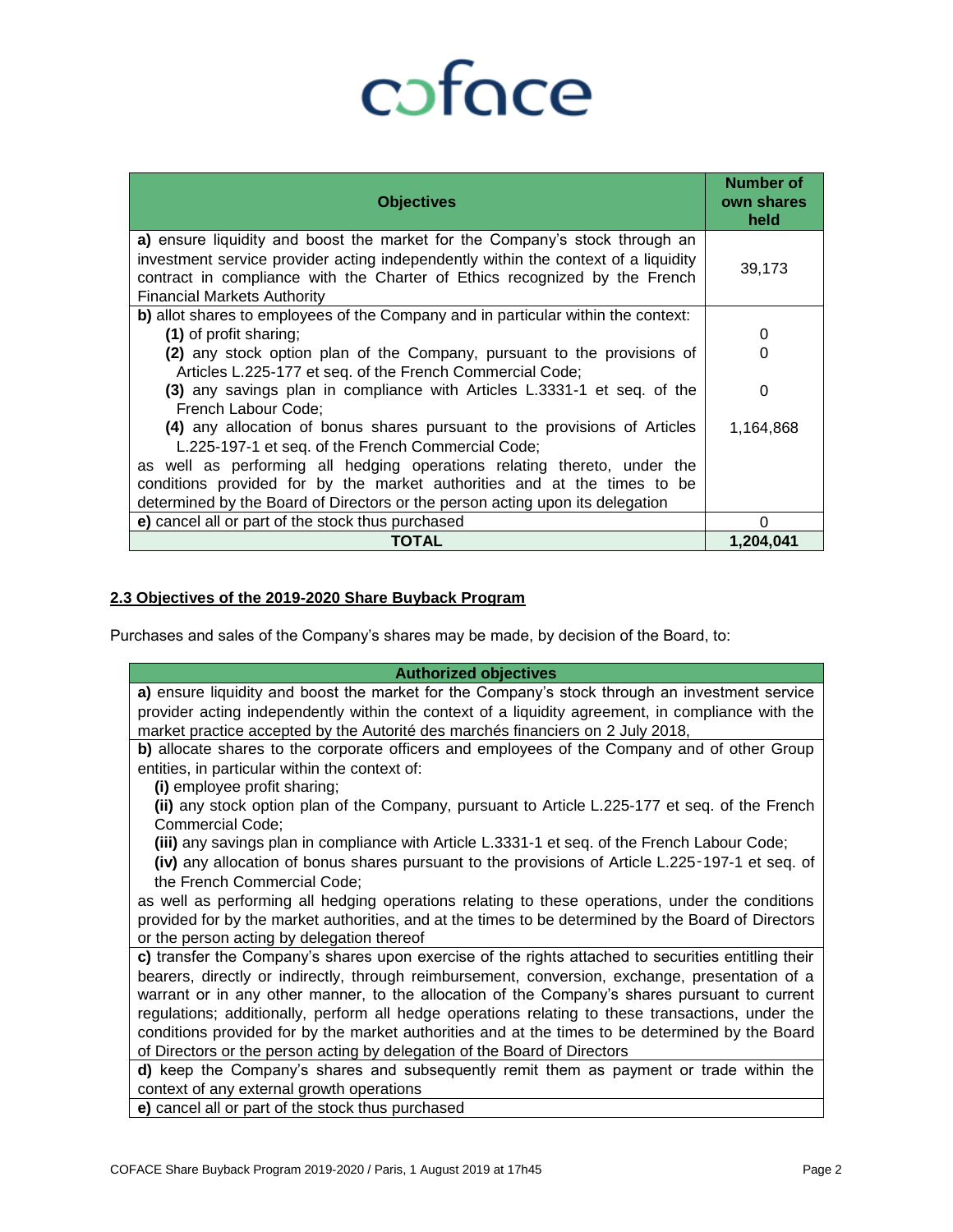

**f)** implement any market practice that may be authorised by the French Financial Markets Authority and, more generally, perform all operations in compliance with applicable regulations in particular with Regulation (EU) No 596/2014 of the European Parliament and of the Council of 16 April 2014 on market abuse (market abuse regulation)

#### **2.4 Maximum percentage of the share capital, maximum number of shares, maximum purchase price and characteristics of the shares that Coface SA intends to buyback**

#### **2.4.1 Characteristics of the shares that Coface SA intends to buyback**

| <b>STOCK MARKET PROFILE</b> |                                                                                                    |
|-----------------------------|----------------------------------------------------------------------------------------------------|
| Trading                     | Euronext Paris (compartment A), eligible for<br>deferred settlement service (SRD)                  |
| <b>ISIN</b> code            | FR0010667147                                                                                       |
| Reuters code                | COFA.PA                                                                                            |
| Bloomberg code              | <b>COFA FP</b>                                                                                     |
| Stock market indexes        | SBF 120, CAC All Shares, CAC All-Tradable,<br>CAC Financials, CAC Mid & Small, CAC Small, Next 150 |

Common shares of the Company traded on Euronext Paris:

#### **2.4.2 Maximum percentage of the share capital**

The Board of Directors can authorise, with the power to sub-delegate under the legal and regulatory conditions, in compliance with the provisions of Article L.225-209 et seq. of the French Commercial Code, the purchase of –in one or more instances and at the times to be determined by it - a number of shares of the Company not to exceed:

- (i) 10% the total number of shares composing the share capital, at any time whatsoever; or,
- (ii) 5% of the total number of shares subsequently composing the share capital if it concerns shares acquired by the Company in view of keeping them and transferring them as payment or exchange under a merger, spin-off or contribution operation.

These percentages apply to a number of shares adjusted, where appropriate, according to the operations that could impact the share capital subsequent to the Shareholders' Meeting of May 16<sup>th</sup> 2019.

#### **2.4.3 Maximum number of shares**

COFACE SA is committed, by law, not to exceed the holding limit of 10% of its capital, the latter being, for information purposes, 15,203,195 shares as at 31 July 2019.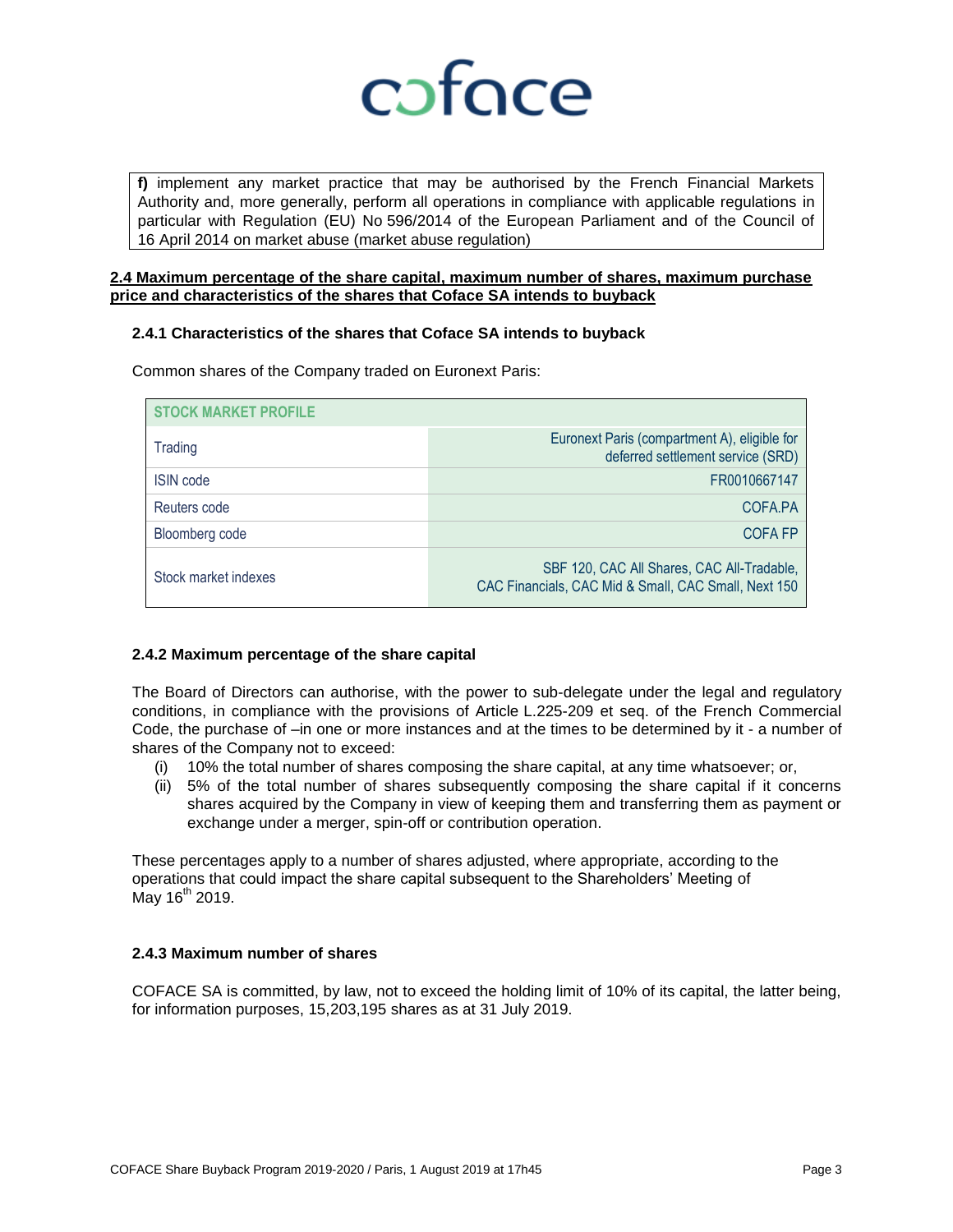## coface

#### **2.4.4 Maximum purchase price**

According to the fifth (5<sup>th</sup>) resolution proposed and accepted by the Shareholder's Combined General Meeting of 16 May 2019, the maximum purchase price per unit may not exceed €12, excluding costs.

The Board of Directors may nevertheless, for operations involving the Company's capital, in particular a modification of the par value of the share, a capital increase by incorporation of reserves following the creation and allocation of bonus shares, a stock split or reverse stock split, adjust the aforementioned maximum purchase price in order to take into account the impact of these operations on the value of the Company's stock.

#### **2.4.5 Other information**

The acquisition, disposal or transfer of these shares may be completed and paid for by all methods authorised by the current regulations, on a regulated market, multilateral trading system, a systematic internaliser, or over the counter, in particular through the acquisition or disposal of blocks of shares, using options or other derivative financial instruments, or warrants or, more generally, securities entitling their bearers to shares of the Company, at the times that the Board of Directors will determine.

The Board of Directors shall have all powers, with the power to sub delegate in compliance with legislative and regulatory conditions, in order to, in accordance with applicable legislative and regulatory provisions, proceed with the permitted reallocation of repurchased shares in view of one of the objectives of the programme, to one or more of its other objectives, or even their disposal, on or off the market.

#### **2.5 Term of the 2019-2020 Share Buyback Program**

According to the fifth  $(5<sup>th</sup>)$  resolution proposed and accepted by the Shareholders' Combined General Meeting of 16 May 2019, this Program will have a maximum period of eighteen (18) months from the date of said Combined General Meeting and will therefore continue no later than 14 November 2020 (including) or until the date of its renewal by a Shareholders' General Meeting, the one occurring first.

This authorisation concludes the authorisation granted by the fifth  $(5<sup>th</sup>)$  resolution that was adopted by the Shareholders' Combined Meeting of 16 May 2018.

#### **3. LEGAL FRAMEWORK**

#### **Legal Framework**

The legal framework used for this document shall be that in force on 31 July 2019. It shall be noted that regulation may evolve during time and its updates shall be taken into consideration.

1. Regulation (EU) No 596/2014 of the European Parliament and of the Council of 16 April 2014 on market abuse (market abuse regulation) and repealing Directive 2003/6/EC of the European Parliament and of the Council and Commission Directives 2003/124/EC, 2003/125/EC and 2004/72/EC